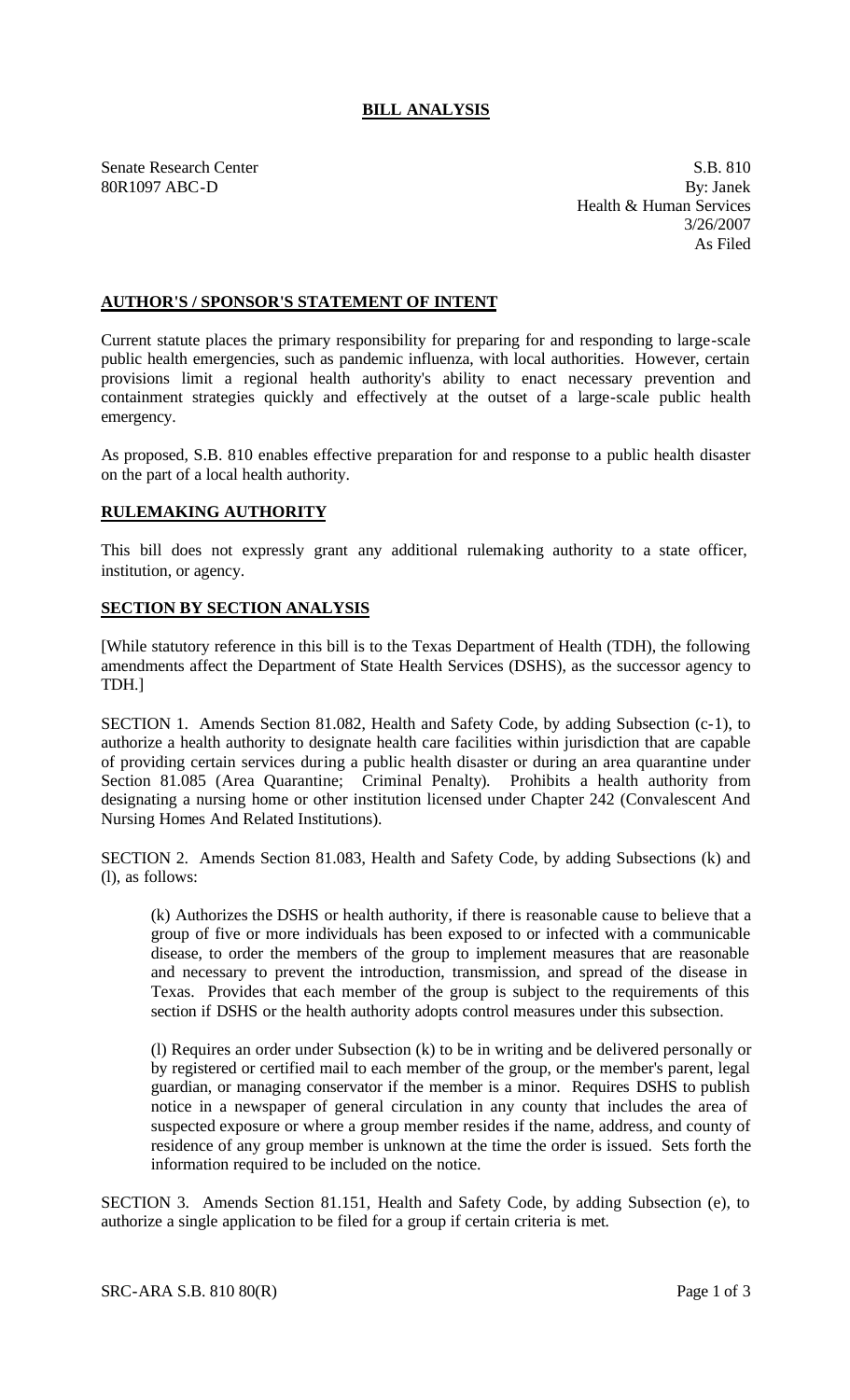SECTION 4. Amends Subchapter G, Chapter 81, Health and Safety Code, by adding Section 81.1511, as follows:

Sec. 81.1511. APPLICABILITY OF SUBCHAPTER TO GROUP. Provides that the provisions of this subchapter apply to a group in the same manner as they apply to an individual with certain exceptions, to the extent possible, and except as otherwise provided, if a group application is filed under Section 81.151(e).

SECTION 5. Amends Section 81.152, Health and Safety Code, by adding Subsection (d), to require a group application to contain certain information according to the applicant's information and belief.

SECTION 6. Amends Subchapter G, Chapter 81, Health and Safety Code, by adding Section 81.1531, as follows:

Sec. 81.1531. APPOINTMENT OF ATTORNEY FOR GROUP. (a) Requires a judge to appoint an attorney to represent a group identified in a group application under Section 81.151(e) and to appoint an attorney for each person who is listed in the application if requested by a person in the group who does not have an attorney.

(b) Provides that the provisions of this chapter that apply to an individual's attorney apply to a group's attorney.

SECTION 7. Amends Sections 81.165(b) and (d), Health and Safety Code, as follows:

(b) Authorizes the judge or magistrate to postpone a hearing if the area in which the person is found, or the area where the hearing will be held, is under a public health disaster until the period of disaster is ended.

(d) Authorizes the magistrate or master to order that a person entitled to a hearing for a protective custody order is prohibited to appear in person and is only authorized to appear by teleconference or another means to allow the person to speak, to interact with witnesses, and to confer with the person's attorney, if the health advisory advises the court that the person is required to remain in isolation or quarantine and that exposure to the judge, jurors, or the public would jeopardize the health and safety of those persons and the public health.

SECTION 8. Amends Sections 81.167(b) and (c), Health and Safety Code, as follows:

(b) Requires a person under a protective custody order to be detained in an appropriate inpatient health facility that has been designated by the commissioner of public health or by a health authority and selected by the health authority under Section 81.159.

(c) Prohibits a person from being detained in a nonmedical facility under this subsection for longer than 72 hours, except under certain circumstances, including the duration of a public health disaster.

SECTION 9. Amends Section 81.168(c), Health and Safety Code, to make a conforming change.

SECTION 10. Amends Section 81.169, Health and Safety Code, by adding Subsection (i), as follows:

(i) Authorizes a judge to order that a person entitled to a hearing is prohibited to appear in person and is only authorized to appear by teleconference or another means that the judge finds appropriate to allow the person to speak, to interact with witnesses, and to confer with the person's attorney if the health authority advises the court that the person is required to remain in isolation or quarantine and that exposure to the judge, jurors, or the public would jeopardize the health and safety of those persons and the public health, notwithstanding Subsection (d).